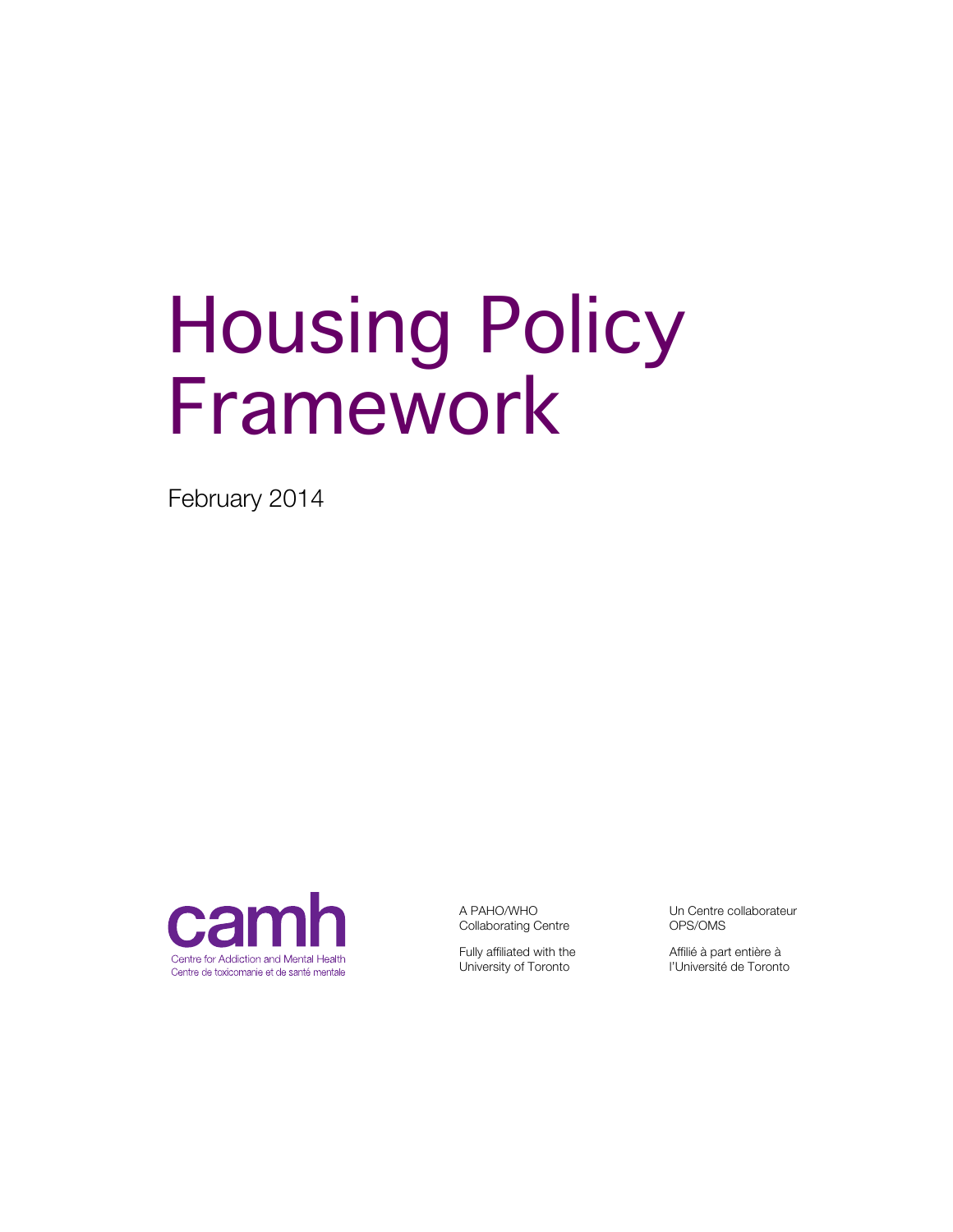For information about CAMH, please contact:

Public Affairs Tel.: 416 535-8501 ext. 4250 Fax: 416 595-6881

This publication may be available in other formats. For information about alternative formats or other CAMH publications, please contact Sales and Distribution: Toll-free: 1 800 661-1111 Toronto: 416 595-6059 E-mail: publications@camh.ca

To make a donation, please contact the CAMH Foundation: Tel.: 416 979-6909 E-mail: foundation@camh.ca

If you have questions, concerns or compliments about services at CAMH, please contact the Client Relations Service: Tel.: 416 535-8501 ext. 32028 or 32027

For information on addiction and mental health issues or other resources, please visit our website: www.camh.ca

4486d / 04-2014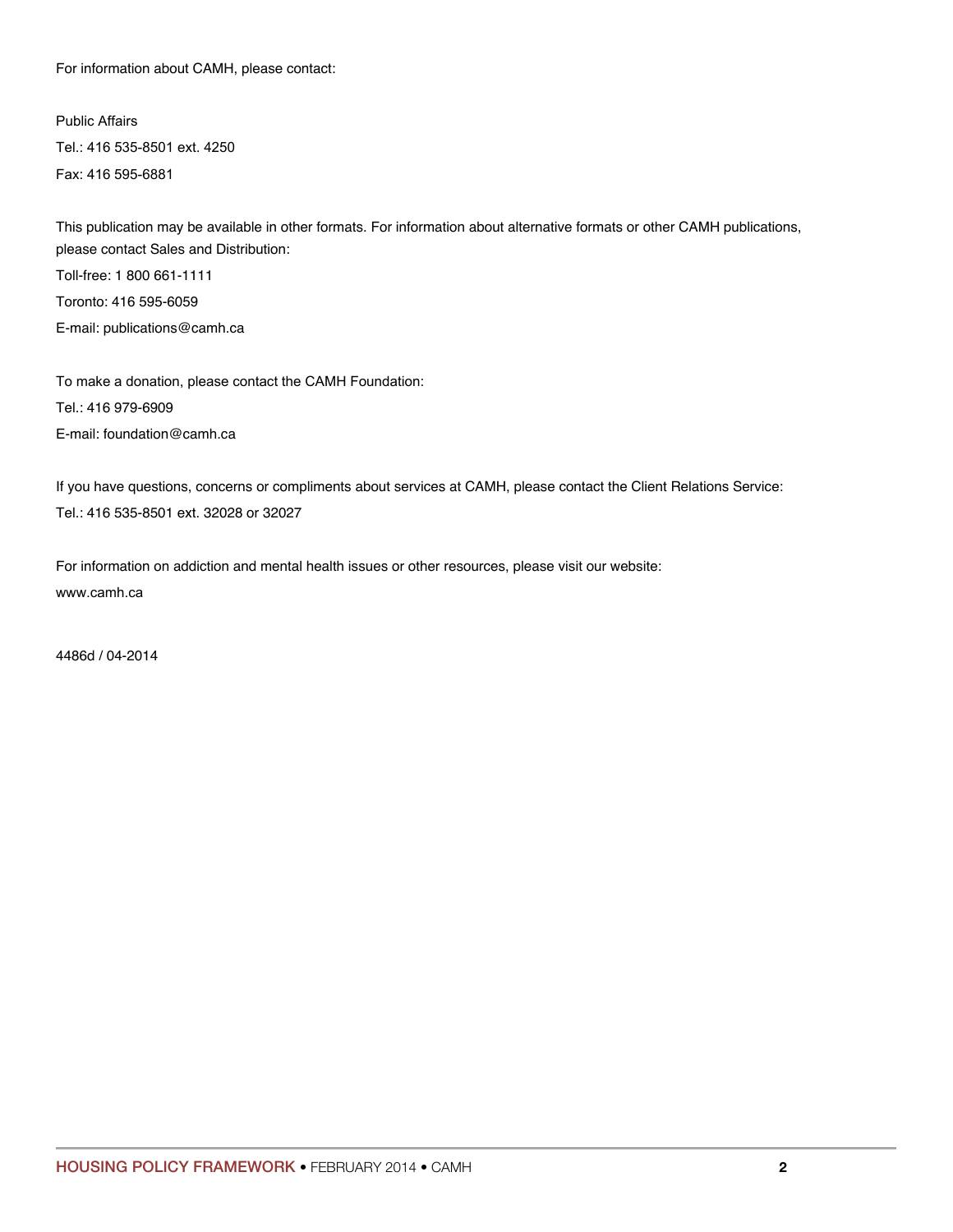# Purpose

The purpose of this framework is to:

- facilitate responses to emerging housing policy-related issues
- provide a model for the development and implementation of housing policies that most effectively address the needs of people with mental illness<sup>1</sup>
- share CAMH's perspective on housing policy
- encourage a convergence of research and practice within CAMH and across the system on housing policy issues.

<sup>&</sup>lt;sup>1</sup> In this document, we use the term "mental illness" to refer to the entire spectrum of mental health issues, including addiction.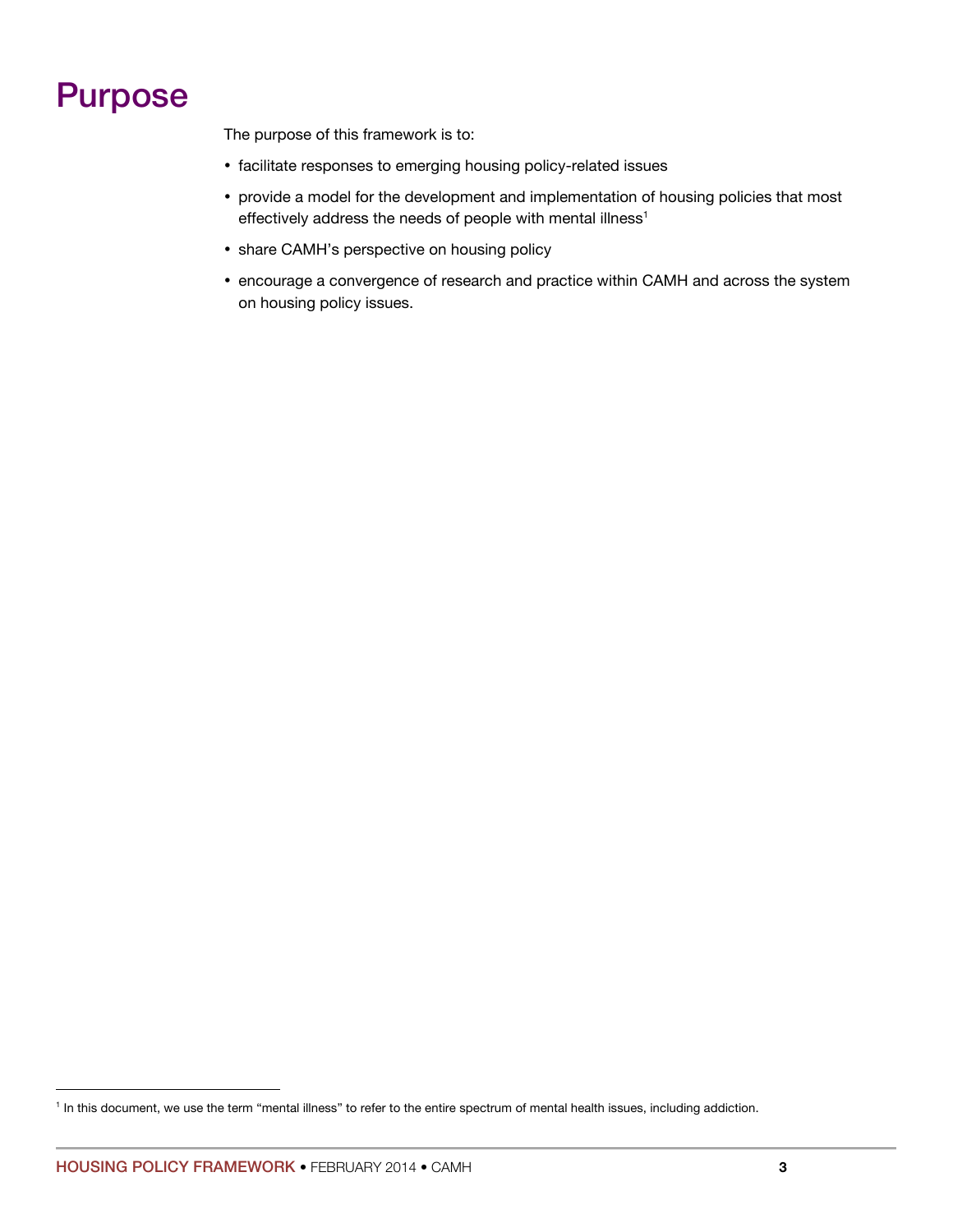# Why housing is important for recovery

Housing is a social determinant of health (Canadian Medical Association [CMA], 2013). Without secure, adequate, accessible and affordable housing, physical and mental health can be significantly compromised. The importance of housing for good mental health is specifically referenced in both Canada's and Ontario's mental health strategies (Mental Health Commission of Canada [MHCC], 2012a; Ministry of Health and Long-Term Care [MOHLTC], 2011). As people with mental illness recover and begin to find new hope and purpose in their lives, good housing, often with supports, is needed for successful community re-integration. With the right housing and supports, people with mental illness regain a sense of dignity, self-worth and hope for the future (Addictions and Mental Health Ontario [AMHO], 2013).

Despite the importance of housing for good mental health, as many as 520,700 Canadians with mental illness are inadequately housed, and among those, 119,800 are homeless (MHCC & CAMH, 2012). Widespread poverty among people with mental illness means that many need affordable housing.<sup>2</sup> But unfortunately, a significant shortage of affordable housing means people can wait a long time to get an affordable unit (Ontario Non-Profit Housing Association [ONPHA], 2013a). There is also a significant shortage of supportive housing<sup>3</sup> units for people who need daily or weekly support services, with only 25,367 supportive housing units for people with mental illness in Canada: in Toronto alone, the waiting list for supportive housing grew from 700 in 2009 (MHCC & CAMH, 2012) to 7,092 in 2013 (Trillo & Armstrong, 2013). In addition to a housing shortage, problems with housing supports, poor maintenance and upkeep, a lack of system flow, and policy, planning and co-ordination challenges also hinder the ability of people with mental illness to access and keep affordable and decent housing

In addition to being a social determinant of health, access to adequate housing is recognized internationally as a fundamental human right under Article 25(1) of the United Nations Universal Declaration of Human Rights. While Canada has ratified the UN Declaration, there is no explicit commitment to the right to housing in the Charter of Rights and Freedoms. Canada has also ratified the UN Convention on the Rights of Persons with Disabilities (2008), Article 19 of which states that people with disabilities have the right to "a range of in-home, residential and other community support services including personal assistance necessary to support living and inclusion in the community."

We must ensure the rights of people with mental illness and prioritize their recovery and health by ensuring access to secure, adequate, accessible and affordable housing. To address the housing needs of people with mental illness it is useful to take a social justice approach to public policy that focuses on improving access to and maintenance of housing that meets people's diverse needs.

 $^2$  There are various definitions of affordable housing. For the purpose of this paper, housing is affordable if its cost does not compromise a person's ability to meet other basic needs (e.g., food, clothing)

<sup>&</sup>lt;sup>3</sup> Supportive housing refers to housing that provides supports that are linked to the units where people with mental illness live. The type and intensity of support varies depending on the needs of the people being served. Most supportive housing is recovery focused.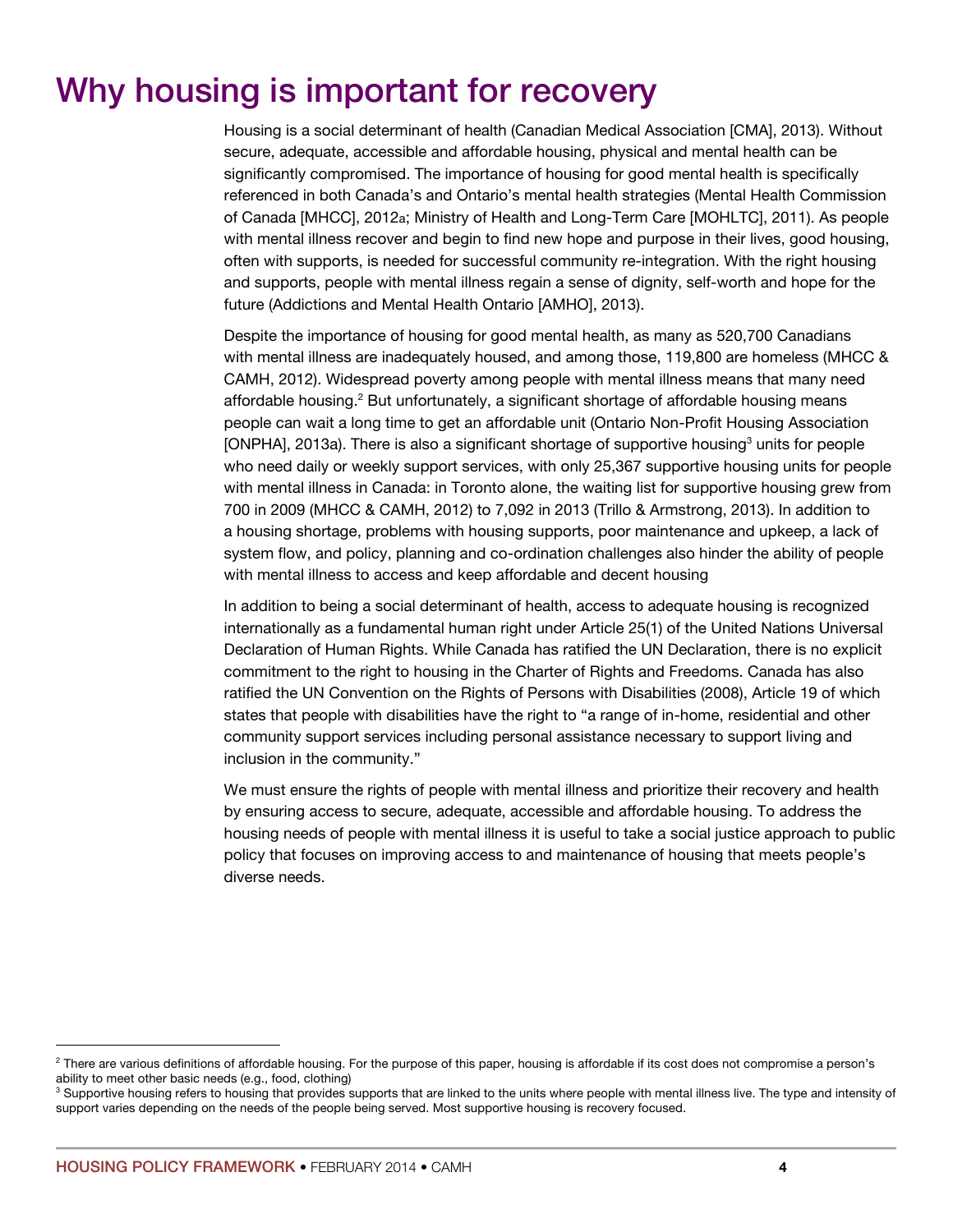# What we know

Affordable housing that enables people with mental illness to be independent and exercise choice and control promotes recovery and well-being (CAMH, 2012a; Nelson et al., 1997). Stable and secure housing has the potential to improve long-term health and social functioning for people with serious mental illness who have histories of trauma and poor health (MHCC, 2012b).

Supportive housing improves social support, independent functioning, self-esteem and selfresponsibility among people with mental illness (Nelson, et al., 1997). It also improves quality of life, while reducing hospital admissions, psychiatric symptoms and substance use (Nelson et al., 2010). People living in recovery-focused supportive housing report that this housing brings them a sense of freedom, privacy, dignity, safety and renewed meaning in their lives. Supportive housing also enables people to reconnect with family and friends and re-engage with employment, education and volunteer opportunities. It can also inspire people to give back to others (MHCC, 2011; MHCC, 2012c).

In Toronto, CAMH, community housing and support providers and the Local Health Integration Network (LHIN) created high support housing opportunities for people with serious mental illness and challenging behaviours who had been hospitalized for many years. People housed through these partnerships report improved recovery, freedom and independence, and connections with needed supports (CAMH, 2012b). Some people said that high support housing was a step toward more independent living, emphasizing that adjusting support levels in housing programs based on people's changing needs can enhance well-being and contribute to a more efficient housing system (MHCC, 2012b).

Secure, adequate, accessible and affordable housing also benefits communities and society as a whole. Although the community often opposes new housing developments for people with mental illness due to concern over crime and property values (Ontario Human Rights Commission [HRC], 2012), there is no evidence to suggest that supportive housing has a negative effect on neighbourhood property values or crime rates (Wellesley Institute, 2008). To the contrary, supportive housing is associated with social cohesion, less visible street homelessness and increased community pride (MHCC, 2012b). Supportive housing significantly reduces people's reliance on hospitals, emergency services, jails and shelters (Butterill et al., 2009; MHCC, 2012b; MHCC & CAMH, 2012; Tsemberis et al., 2004). Therefore, focusing on housing and related supports leads to a more effective and efficient use of public services and long-term cost savings (Gaetz et al., 2013; MHCC, 2012b).

Despite the clear benefits of secure, adequate, accessible and affordable housing, many people with mental illness are homeless or live in substandard accommodations often without appropriate support. The many reasons for this mismatch between housing need and availability include:

- an overall shortage of affordable and supportive housing
- challenges with housing supports
- barriers for people with complex needs
- maintenance issues and poor living conditions
- a lack of flow within the housing system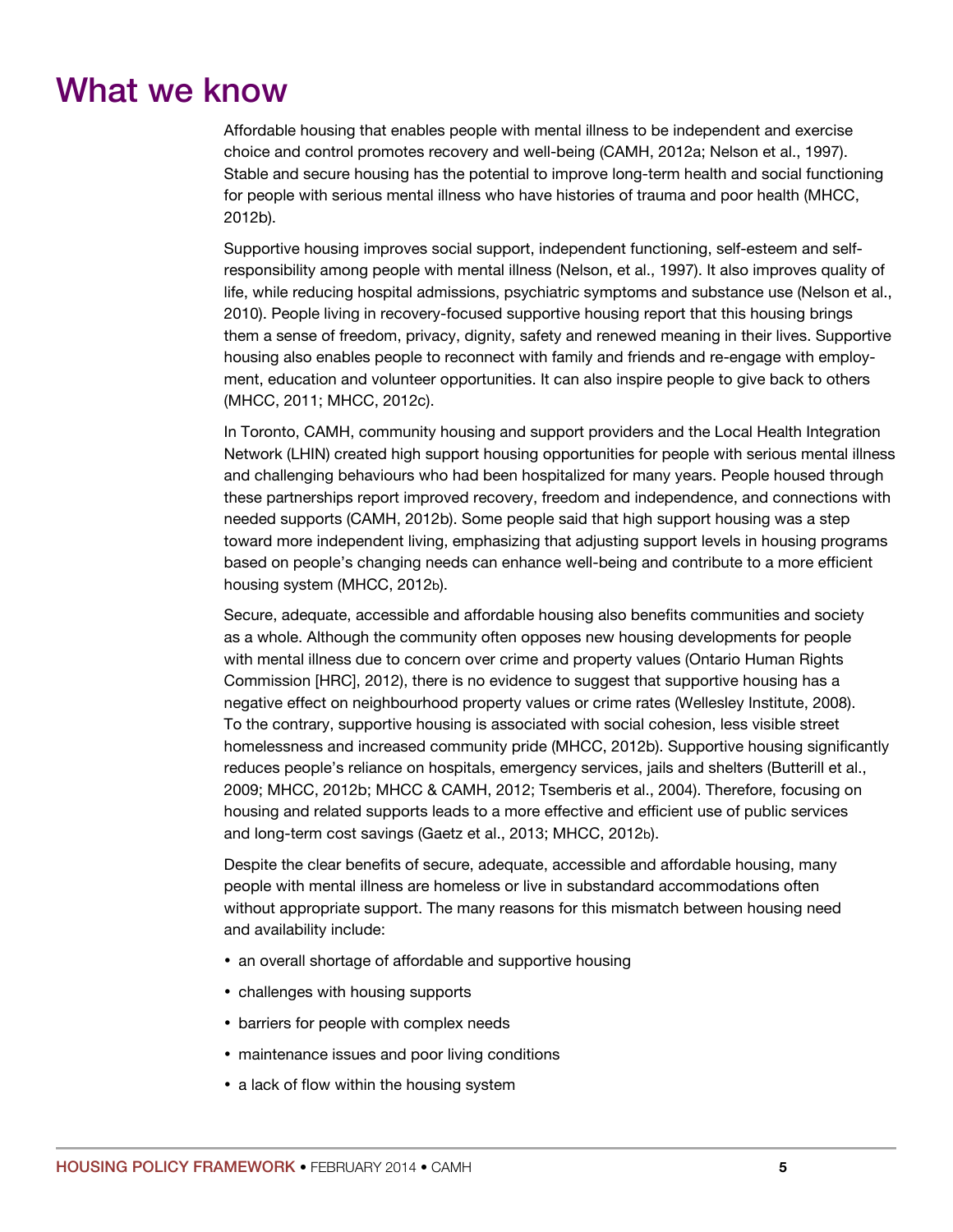• policy and planning problems.

#### Overall shortage of affordable and supportive housing

Many people with mental illness have low incomes and rely on affordable housing typically provided through non-profit organizations and the co-op sector. But because of a serious shortage of this type of housing, many people are left homeless or precariously housed (MHCC & CAMH, 2012). In Ontario there are 158,445 households on the waiting list for rent-geared-toincome housing and wait times can be up to 10 years (ONPHA, 2013b). This situation is unlikely to improve any time soon as both the Canadian and Ontario government are reducing their funding for social housing over the next several years (Shelter Support and Housing Administration [SSAH], 2013). The federal government's Affordable Housing Program / Investment in Housing program will create 14,449 units of rental housing in Ontario; however, due to a lack of ongoing operating subsidies, rent for these units is not geared to income and is still unaffordable to many (ONPHA, 2013a).

Supportive housing for people with mental illness is also in short supply. Due to high demand, people can wait up to six years to be housed in one of the approximately 10,000 supportive housing units in Ontario (as cited in CAMH, 2012b). While waiting, many people with mental illness remain disconnected from the supports and services that they need, and end up getting readmitted to hospital or visiting emergency rooms, shelters, detox centres and jails (MHCC & CAMH, 2012). With emergency shelters costing 10 times more than supportive housing (MHCC & CAMH, 2012) and a hospital bed costing 13 times more than supportive housing (Sirohi et al., 2012), this is an inefficient use of money and resources.

While all people with mental illness are at risk due to lack of affordable and supportive housing, people with serious mental illness and complex needs are in a particularly precarious position. Across Ontario, there are long wait lists and lack of units for people with multiple needs (Ontario Human Rights Commission [OHRC], 2012): in Toronto, only 11 per cent of supportive housing units are considered high support (Coordinated Access to Supportive Housing [CASH], 2013). There is also a significant lack of housing for people with serious mental illness who also have a developmental disability. In Ontario, 12,000 people with developmental disabilities are currently waiting for housing (Housing Study Group, 2013), approximately 2,500 of whom have a dual diagnosis.

From 2008 to 2013, MHCC's At Home / Chez Soi project successfully implemented Housing First<sup>4</sup> by providing rent supplements and individualized support to more than 1,000 homeless people with serious mental illness in five cities across Canada. Ontario has committed to continuing to fund the initiative, which will now be dependent on provincial government support.

*Turning the Key* (MHCC & CAMH, 2012) highlights several innovative supportive housing projects demonstrating the variation in housing support and funding models across Canada and the success of these models in addressing the needs of people with complex mental illness. Some supportive housing providers have even explored social financing options with private and philanthropic organizations and government support to increase housing stock. But these efforts are still not enough. MHCC predicts that 100,000 new units of supportive housing, with varying levels of support, are required across Canada in the next 10 years to just begin to address the housing need (MHCC & CAMH, 2012).

<sup>4</sup> Housing First is an evidence-based housing model where people with mental illness who are homeless are provided with permanent housing and individualized supports without being required to get treatment first.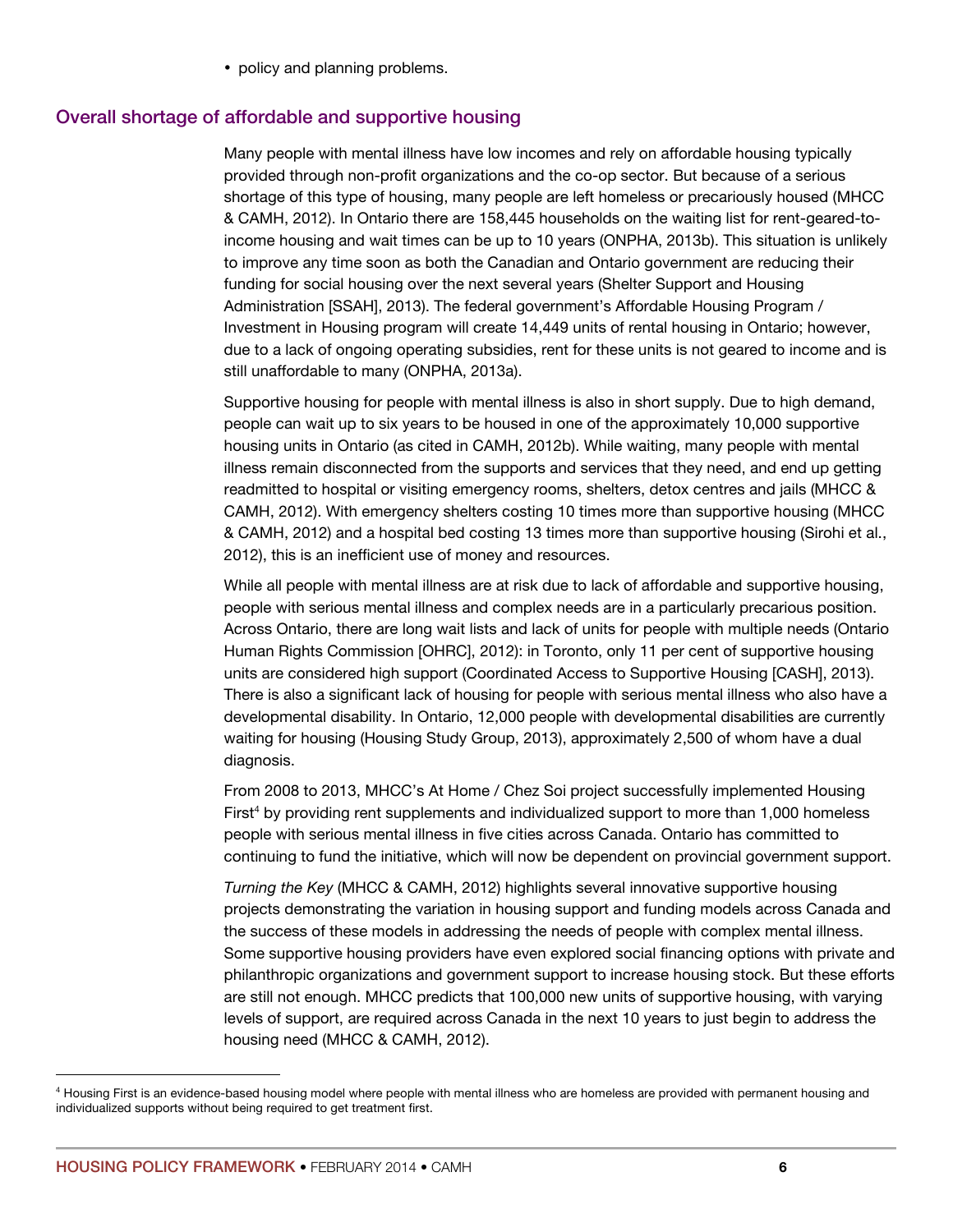#### Challenges with housing support

While most people with mental illness are able to use their own resources to live successfully in the community, others need housing supports to maintain their tenancy. Unfortunately, this support is not always available, appropriate or sensitive to gender or cultural norms (MHCC & CAMH, 2012).

Fifteen per cent of Toronto Community Housing households have at least one member with a mental illness (Toronto Community Housing, 2013), and social housing providers across Ontario are growing increasingly concerned about the number of their tenants whose mental illnesses and unmet support needs are putting their tenancies in jeopardy (ONPHA, 2013c). Lack of resources and poor collaboration between the mental health and housing systems are believed to be exacerbating this problem.

People living in supportive housing can also struggle to get the right type of support. Without standard definitions for "low," "medium" and "high" support (Trillo & Armstrong, 2013) or a standardized tool for accurately determining a person's housing support needs and preferences (MHCC & CAMH, 2012), people do not always receive the most appropriate services. Even when they do receive the right support, they risk losing it if they move as support services are often tied to a specific housing provider rather than to the person receiving the support (MHCC & CAMH, 2012).

Some people with mental illness need housing supports that further recognize their lived experiences. Women with mental illness can be particularly vulnerable: without housing and supports that address their unique needs, these women—and often their children—can be at risk of further exploitation and marginalization (Kidd et al., 2013). A lack of culturally appropriate housing supports, notably for Aboriginal people, can negatively affect housing success (MHCC & CAMH, 2012). People with mental illness who use substances need housing that offers a range of supports based on their recovery goals. Popular Housing First models do not provide the abstinence focus that some people need (Pleace, 2011).

#### Barriers for people with complex needs

With the right housing and supports, many people with serious mental illness and complex needs (e.g., legal involvement, concurrent disorders, dual diagnosis, older adults) live successfully in their communities. Some people, however, require a level of support that existing housing staff and funding models are unable to provide (ONPHA, 2013c; Trillo & Armstrong, 2013) and are vulnerable to being rejected from supportive housing and long-term care facilities because they are considered too difficult (OHRC, 2012). Because of this, people with mental illness and complex needs often remain in hospital longer than necessary, or are housed in non-recovery focused board and care homes. 5

People who are in hospital longer than they need to be are identified as requiring an alternate level of care (ALC). Patients identified as "ALC" are likely to have schizophrenia, a dual diagnosis and/or co-occurring physical illnesses along with behavioural problems. Many have also been involved with the legal system (Butterill et al., 2009). At CAMH, about one-fifth of inpatients are ALC and most are waiting for high support housing (41 per cent), long-term care (25 per cent) or housing for people with a dual diagnosis (13 per cent). Because of the complexities of their

<sup>&</sup>lt;sup>5</sup> Board and care homes (also known as custodial housing models) take a deficits-based approach to providing housing and services to people with mental illness. Meals and medications are provided by household staff who do not typically have training in the mental health or addiction field. Residents have little choice over roommates and their daily activities.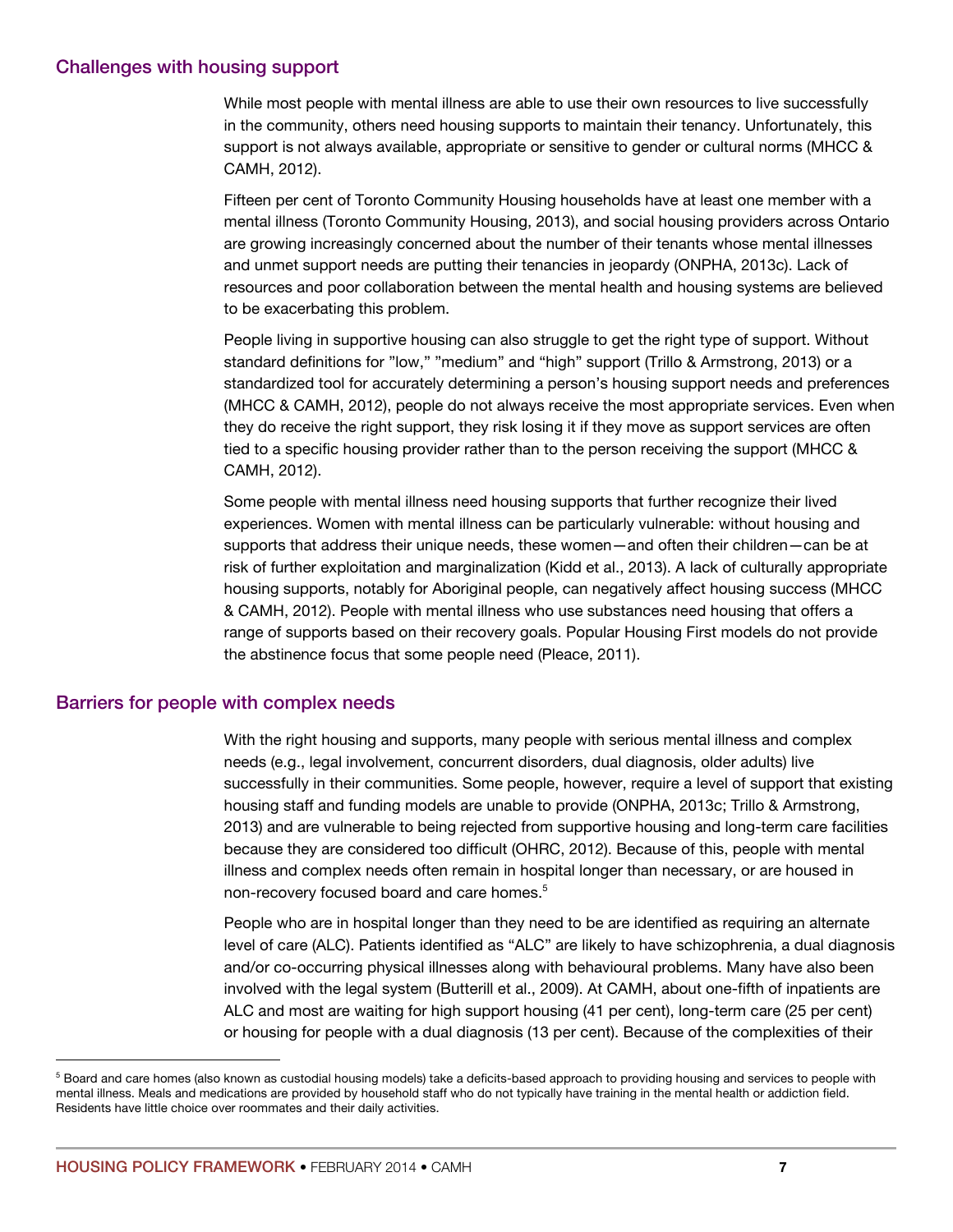needs and the fact that many have spent years in the hospital, transitioning to housing can be challenging. Even those who successfully transition can become ill and deteriorate quickly in the community without specialized clinical care. A lack of ongoing connection or continuum of care between hospital and community makes maintaining high support housing particularly challenging for people with complex needs.

To address barriers to housing for people with complex needs in Toronto, CAMH has, over the last several years, embarked on creative partnerships with private landlords, municipally-funded housing providers and existing high support housing and service providers to create housing for more than 156 ALC patients and others with complex needs. Specific attention was given to building relationships between CAMH clinicians and housing support staff to ease patients' transition to the community and provide them with quick access to acute clinical care when needed. These partnerships have been successful in helping people with serious mental illness and complex needs find and maintain housing, but the scope of the project still does not match the needs in Toronto and across the province.

Some people with serious mental illness end up living in board and care homes (also known as custodial housing) because of the 24-hour care and supervision provided and the willingness of these homes to take people with complex needs. Private operators (usually licensed homeowners rather than mental health professionals) provide board and care in homes of various sizes throughout Ontario. Most rooms are shared by at least two people. This type of housing does not recognize individuals' strengths and provides a one-size-fits-all model of care. Custodial housing can have a negative effect on recovery and quality of life and is associated with a loss of social supports, independence and work opportunities (CAMH, 2012a). In New York state, it is now illegal for people with mental illness to be "warehoused," as Secret (2013) described it, in these types of settings and they must be given the option to move to supportive or supported housing<sup>6</sup> instead.

Innovative pilot projects within the developmental and mental health housing sector are beginning to transform some traditional custodial housing into individualized, recovery-focused environments. However, it will be difficult to change assumptions held by many in the custodial housing sector, namely that people with serious mental illness and complex needs cannot recover and will need to be taken care of for the rest of their lives. Change will be especially difficult where legislative restraints, such as the Homes for Special Care Act, exist, which impose strict operating guidelines for licensed homes. These guidelines limit the ability of operators to provide recovery-focused care; for example, they have rules restricting residents' use of the kitchen, thus preventing them from learning to cook.

#### Maintenance issues and poor living conditions

Even when people with mental illness have found affordable housing with appropriate levels of support, other housing challenges can arise. Lack of funding for affordable and supportive housing has made it difficult to maintain and repair units and has resulted in aging and deteriorated housing stock that has been described as "dire" (MHCC & CAMH, 2012). Residents have reported conditions such as bedbug infestations, mould, fire hazards, heating problems and units in general disrepair (OHRC, 2012). Such poor living conditions can make people feel vulnerable and fearful for their safety, which ultimately has a negative effect on their physical and

<sup>&</sup>lt;sup>6</sup> Supported housing is similar to supportive housing, except that supports are not linked to the units where people with mental illness live. Housing is recovery focused and supports are individualized. If people move from their housing unit, their supports will remain with them.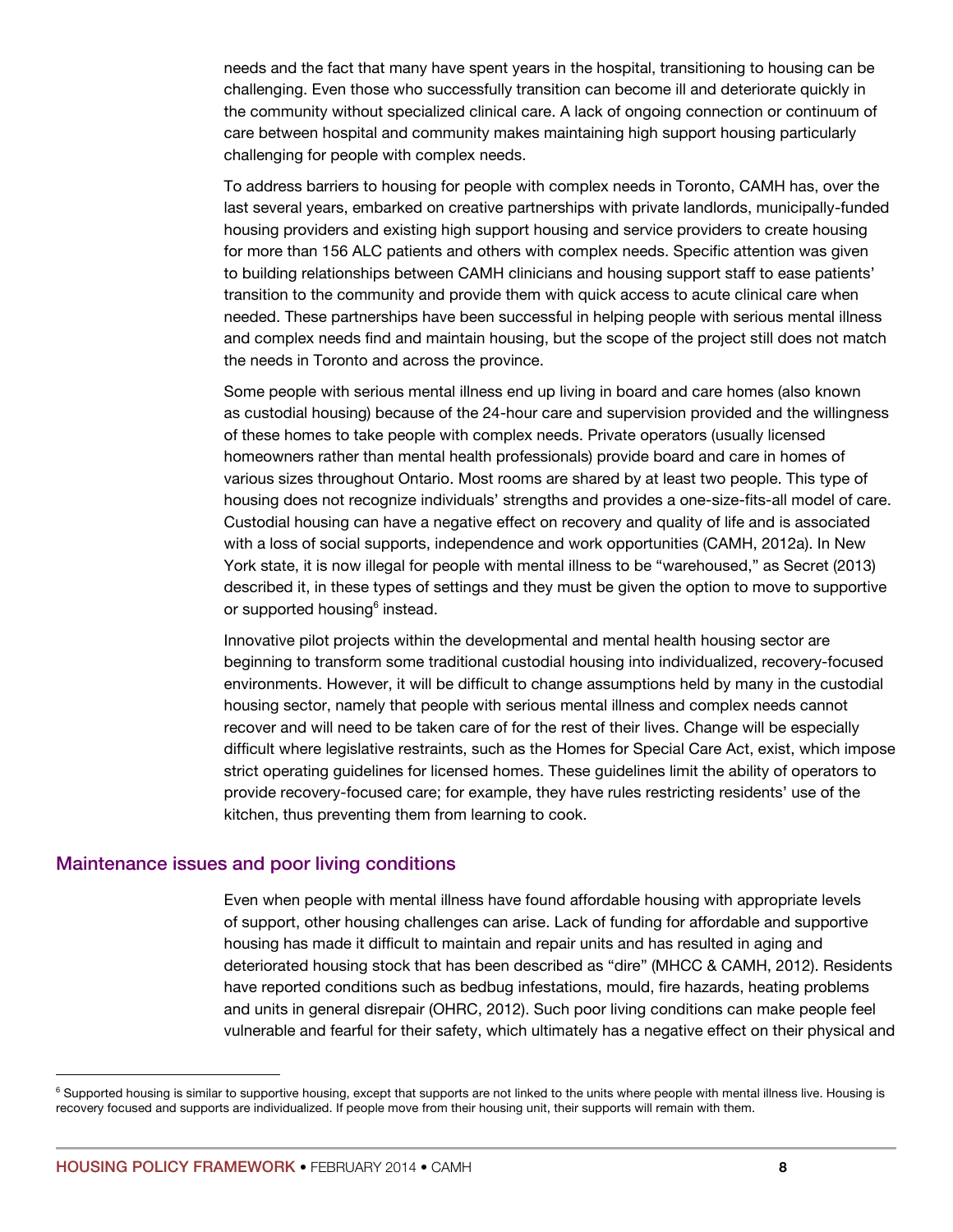mental health (MHCC & CAMH, 2012; OHRC, 2012). People may also be wary of complaining about poor conditions for fear of being evicted and losing the only housing that they can afford (OHRC, 2012).

The poor living conditions of people with mental illness are magnified in the Aboriginal community, particularly among those who live on reserves, and who are already dealing with inadequate water and sewage systems and overcrowding (MHCC & CAMH, 2012).

#### Lack of flow within the housing system

Once in supportive housing, it is difficult for people to move within and out of the system even when their housing and support needs change. Much of this stagnation is due to the overall lack of affordable and supportive housing, but other factors also affect flow within the housing system, such as the priority given to people who are homeless or at risk of homelessness to fill vacancies. Although it is important that these people access supportive housing, it means that other tenants cannot move within the housing system and may remain in housing that does not adequately match their needs.

The way that support needs are assessed and how these supports are provided also affect housing system flow. A lack of standardized housing support levels and assessments makes it difficult to determine who will benefit from moving to housing with greater or lesser supports (MHCC & CAMH, 2012; Trillo & Armstrong, 2013). People who have the option to move may choose not to for fear of losing support services that are tied to their current housing provider (MHCC & CAMH, 2012). Others who are ready to move from high to lower support housing often turn down the opportunity because high support units tend to be independent (vs. shared) and better maintained. People may also be unaware that moving within the supportive housing system is an option. A group of tenants living in Toronto supportive housing said that they did not know that they could move to other programs and expressed interest in hearing about their options (Hopkins, 2012).

The Toronto Central LHIN's ALC strategy recognized the lack of system flow, and—in addition to creating high support housing opportunities—also developed a co-ordinated system response that created 15 "step-down" units where tenants who were interested in moving from high support housing could move into medium support units, thus freeing up existing high support units into which patients identified as ALC could move. Although this initiative helped create some flow within the system, it is only a small-scale, localized project. A similar initiative in the dual diagnosis sector supports the discharge of patients identified as ALC from hospital into transitional treatment beds in the community. However, 23 out of 29 of these transitional beds are currently blocked due to a lack of permanent step-down units appropriate for these patients (Toronto Community Network of Specialized Care, 2014)

While experts in the field recognize that the problem of housing system flow needs to be addressed, they want to ensure that any enhanced flexibility does not come at the expense of people's right to remain in the housing of their choice. Most people in supportive housing are tenants with legal rights who should not have to move if they don't want to or are not ready to, and should have their decisions respected. Within the Toronto supportive housing sector, there is an emphasis on "tenant directed moves" that are flexible and non-invasive (CASH, 2013).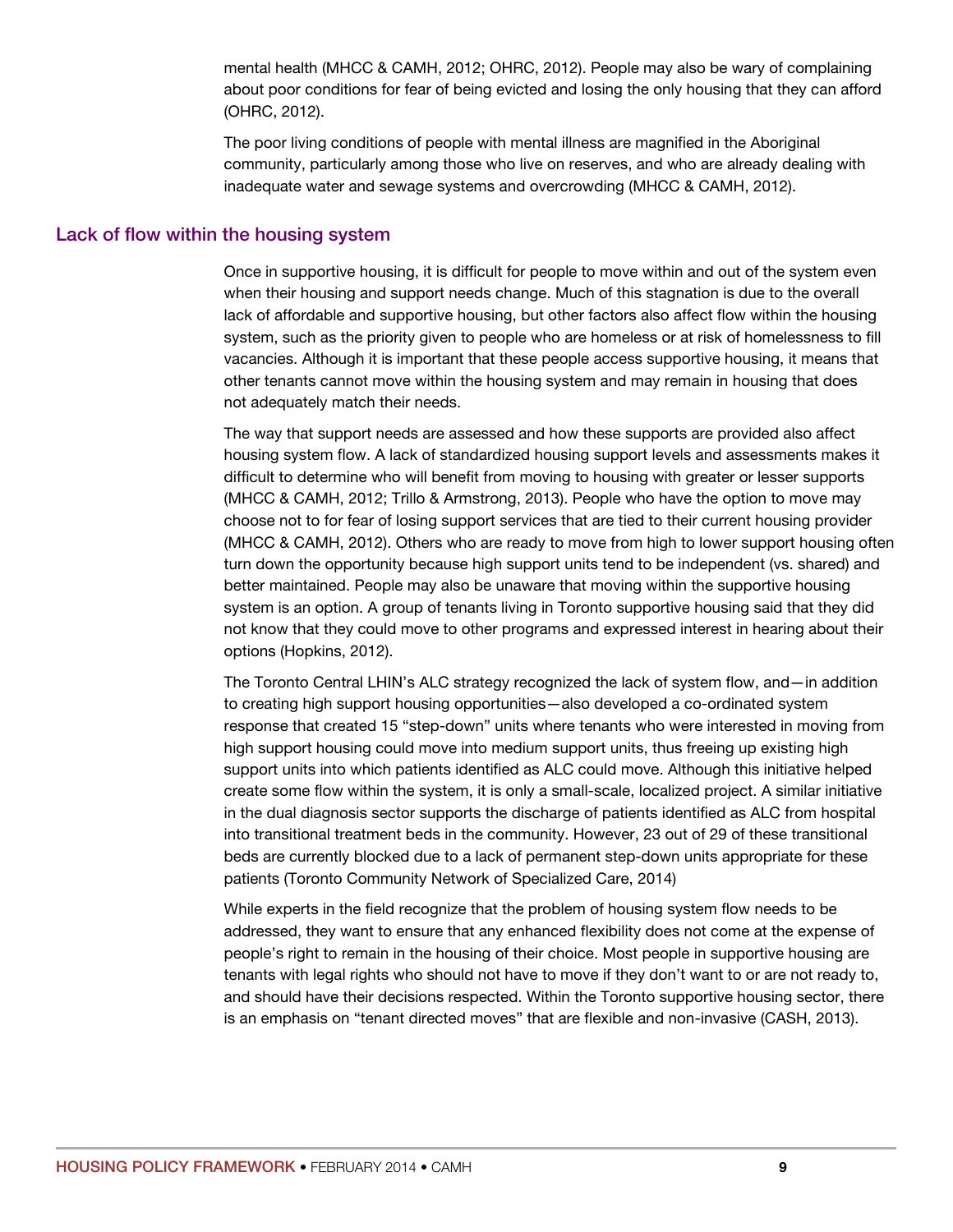## Policy and planning problems

The myriad of housing challenges experienced by people with mental illness are influenced by broader policy and planning problems. Canada is one of the few countries in the world that does not have a national housing strategy recognizing the government's commitment to, and plan for, housing its most vulnerable citizens. Several attempts have been made to lay the groundwork for the development of a national housing strategy in Canada; these include the most recent Bill C-400 (An Act to ensure secure, adequate, accessible and affordable housing for Canadians), which was defeated in Parliament in 2013.

Without a national housing strategy, proactive housing planning is a challenge. Instead, planners and policy makers are reactive and crisis focused as they attempt to address the ever-growing need for affordable and supportive housing across the country (MHCC & CAMH, 2012). Housing is thus developed in a vacuum without a clear understanding of the specific housing and support needs of people with mental illness (CAMH, 2002; MHCC & CAMH, 2012).

Various municipal, provincial and federal housing policy activities exist across Canada, but without an overall housing strategy or proper planning, there is a disconnect between these activities. Funding, program and legislative differences across regions, provinces and territories have led to initiatives that are disorganized and unco-ordinated (MHCC & CAMH, 2012). The Policy Research Initiative of Canada notes that the failure to connect housing policy initiatives with broader social policy activities is also an issue that "can reduce the effectiveness of individual housing policies, miss opportunities to address broader socio-economic priorities, and complicate efforts to increase coordination or determine appropriate investments in this policy area" (as cited in MHCC & CAMH, 2012, p. 65).

Disconnect between policy-makers, funders, housing providers and service providers within the housing and mental health systems makes it extremely difficult to develop an effective and appropriate housing and support system for people with mental illness (MHCC & CAMH, 2012). This disconnect also makes it difficult to establish measurement and accountability mechanisms that are beneficial to all stakeholders (ONPHA, 2013c; Trillo & Armstrong, 2013). In addition, the lack of co-ordination between housing programs and other social programs can be stressful and inconvenient for people with mental illness. The competing requirements for housing and social assistance programs can keep many people in poverty even while they try to raise their income through employment (OHRC, 2012). In some circumstances, the lack of co-ordination between these programs can lead to a loss of housing.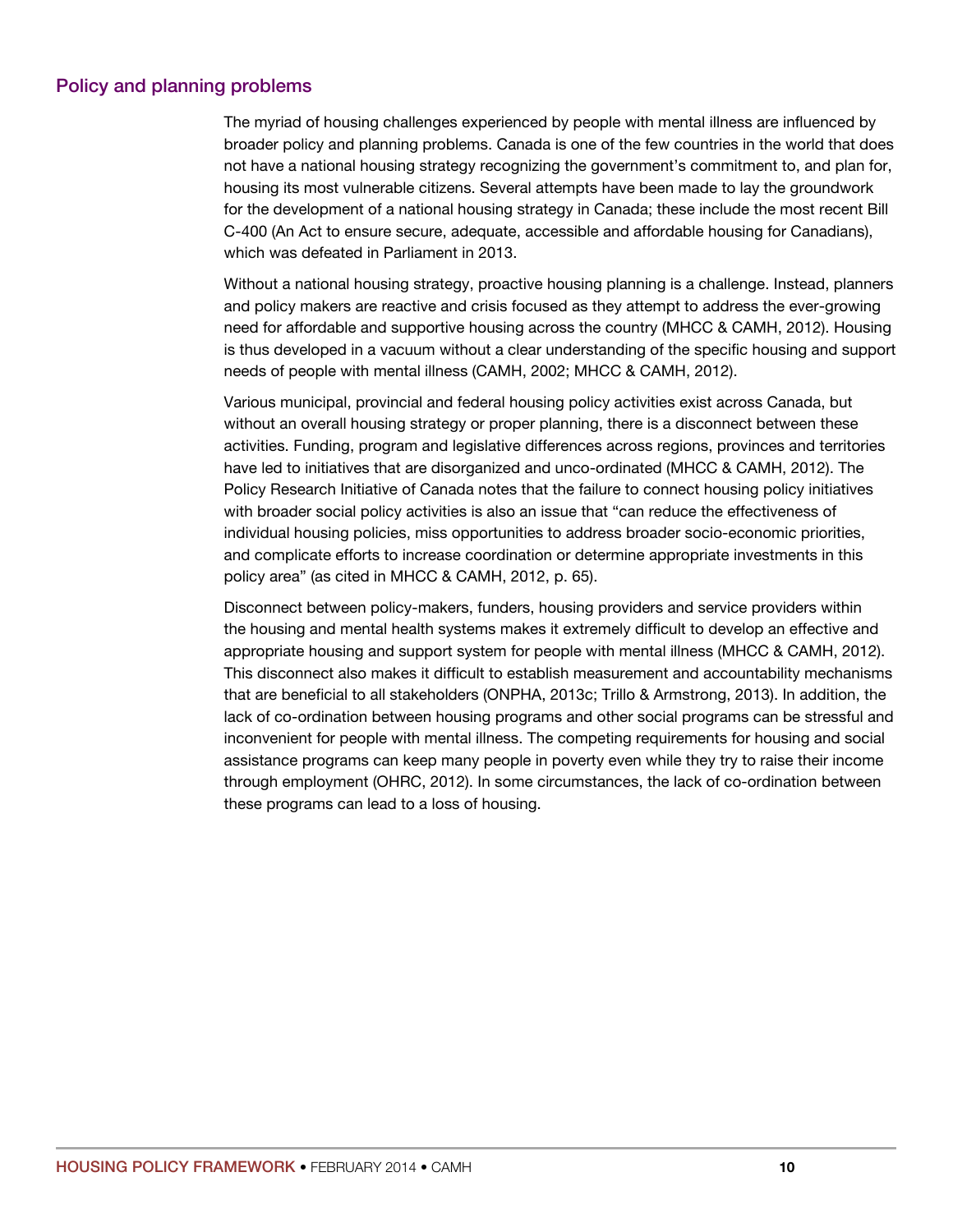# Principles for a comprehensive Canadian approach to housing for people with mental illness

## 1.

# People with mental illness should have secure, adequate, accessible and affordable housing.

Examples of action that results from this principle:

- Housing is recognized as a human right, a social determinant of health and a fundamental component of recovery.
- People with mental illness are protected from discriminatory housing practices and are recognized as full tenants.
- People with mental illness live in housing that is well built and well maintained.
- Housing accommodates people's various needs and meets AODA [Accessibility for Ontarians with Disabilities Act] standards.
- There are a range of affordable housing options (e.g., rent supplements, housing benefits, social housing, co-op housing).
- There is investment in new affordable housing.

## 2.

## People with mental illness should have a range of recovery-based housing and support options that meet their diverse needs.

Examples of action that results from this principle:

- People with mental illness have choice about the housing that they live in and the support that they receive.
- There is a range of housing and support options (e.g., scattered units,<sup>7</sup> congregate living,<sup>8</sup> gender-specific residences, culturally appropriate programs, supportive and supported housing, permanent housing, transitional housing, Housing First models.
- There is a continuum of supportive housing, including low, medium, high, and very high support. Support levels are standardized and clearly defined.
- Housing support staff are knowledgeable, well trained and work in partnership with clinical support providers.
- Housing support is person-directed, flexible and accommodating of people's changing needs.
- There is integration and collaboration between housing and mental health services. A continuum of care exists between housing and hospital inpatient services for people with mental illness who have complex needs.
- There is investment in new housing and support options.

<sup>&</sup>lt;sup>7</sup> Supportive and supported housing units are "scattered" when they are dispersed within and across buildings that are not specifically dedicated to people who need assistance with housing, including those with mental illness.<br><sup>8</sup> Congregate living refers to supportive housing situations where people with mental illness live together in one building or house.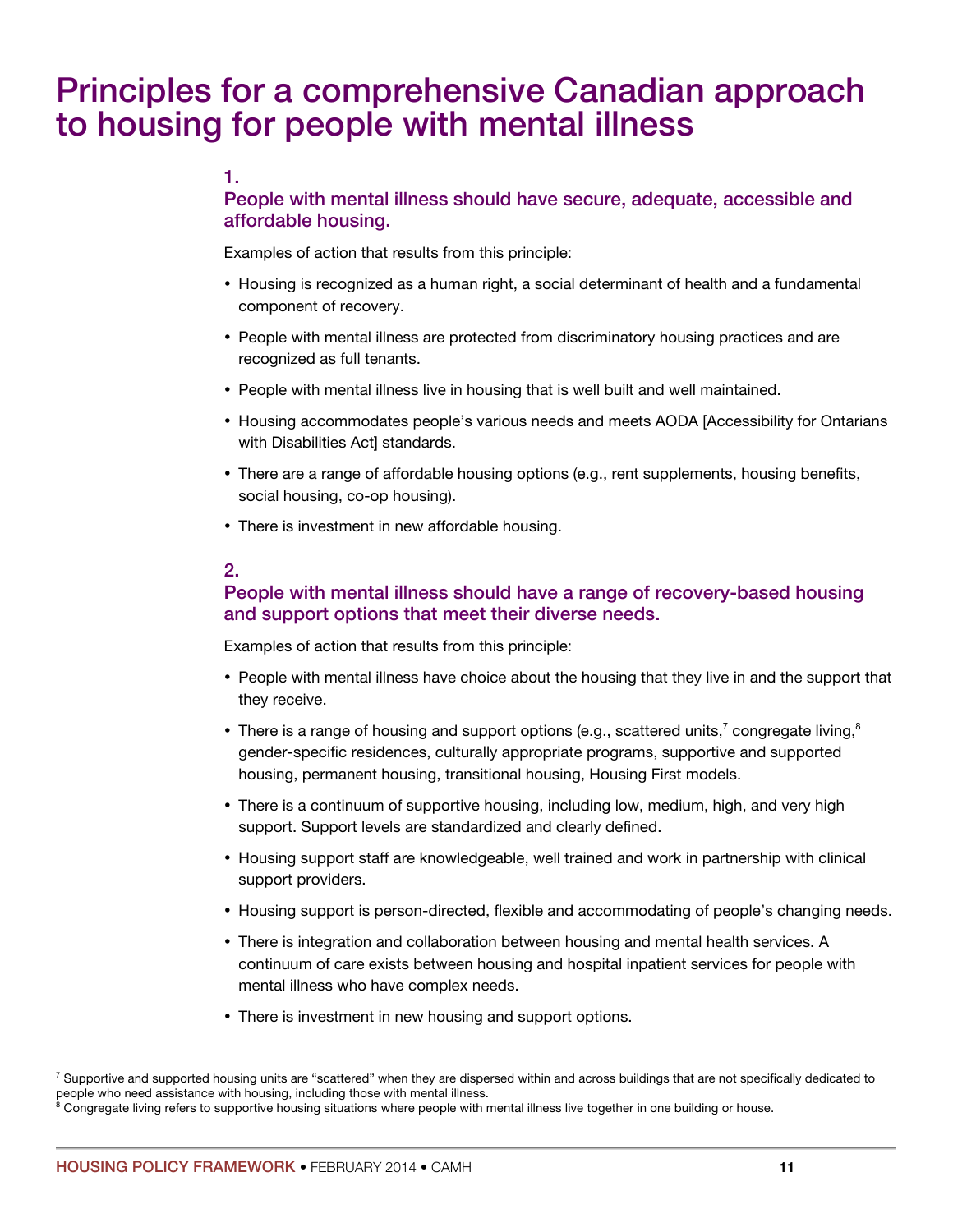## The supportive housing system should be flexible and designed to meet changing needs and priorities.

Examples of action that results from this principle:

- Supportive housing wait lists prioritize those most in need of housing.
- Standardized tools and assessments are used to ensure that new and current supportive housing tenants receive the appropriate level of housing support based on their needs and preferences.
- People already in the supportive housing system are provided with the opportunity to move to housing that offers different levels of support based on their recovery goals.
- Flexible funds are available to provide transitional support to people moving into and/or within the housing system.
- People who no longer need supportive housing are able to move into the affordable housing sector without losing access to support services.

#### 4.

# Governments at all levels should demonstrate their commitment to housing for people with mental illness through laws, policies and programs.

Examples of action that results from this principle:

- Canada develops a national housing strategy with a clear vision and measurable targets for providing affordable and supportive housing. Funding is provided to meet these targets.
- Each province, territory and municipality has an immediate, short-term and long-term affordable and supportive housing plan with measurable targets. Funding is provided to meet these targets.
- Housing plans include dedicated funding to create new, and maintain existing, affordable and supportive housing stock.
- Housing plans include innovative strategies to develop or enhance supportive housing stock to better meet the needs of people with mental illness (e.g., social financing, technological "smart houses<sup>9</sup>").
- Funding is provided only to recovery-focused housing providers.
- Municipalities have inclusionary zoning measures and offer incentives to developers building affordable and/or supportive housing for people with mental illness.

<sup>&</sup>lt;sup>9</sup> "Smart house" refers to the use of technology to help people who need assistance in their homes to become more independent. Smart houses have been identified as a potential new opportunity within the developmental services sector.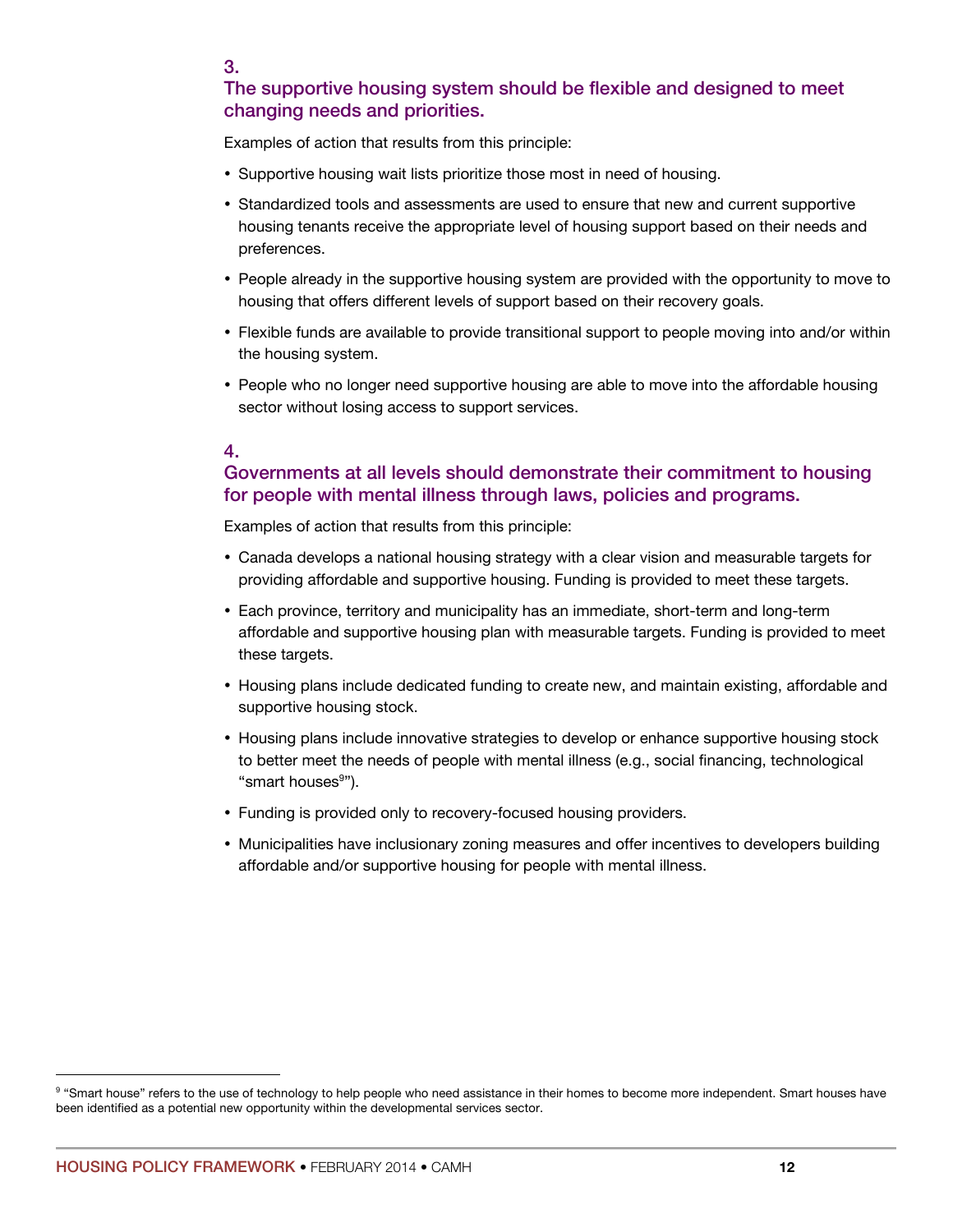5.

## Laws, policies and programs should encourage cross-governmental and cross-sectoral collaboration to co-ordinate and streamline housing and related services for people with mental illness.

Examples of action that results from this principle:

- Canada develops a national housing strategy with input from all levels of government and experts in the field.
- Provincial affordable and supportive housing plans are developed with input from various Ministries (e.g., housing, health, social services).
- Provincial and municipal affordable and supportive housing plans are developed with input from government, housing providers, support providers, hospitals and health care providers, and people with mental illness and their families.
- National, provincial and municipal housing plans have consistent objectives, targets and methods for data collection and analysis.
- Affordable and supportive housing are part of other national and provincial strategies, polices and frameworks.
- Housing and support systems—along with their waitlists—are co-ordinated.
- Housing providers (non-profit and private), support providers, hospitals and health care providers work together to create housing for people with mental illness and complex needs.
- Housing and social assistance programs are co-ordinated to ensure people with mental illness do not lose their housing or experience unnecessary risks or stress due to incompatible requirements.

## 6.

## Government decisions and legislation should be based on evidence and best practices, and research in the area should be supported.

Examples of action that results from this principle:

- Government decisions are grounded in a thorough understanding of the importance of secure, adequate, accessible and affordable housing for good mental health.
- Government decisions are informed by best evidence on positive and negative impacts of different approaches to housing for people with mental illness (e.g., recovery-oriented housing versus custodial housing).
- All housing policy and programs are subject to rigorous and transparent evaluation.
- Government provides support and funding for research and evaluation on Canadian-based approaches to housing for people with mental illness.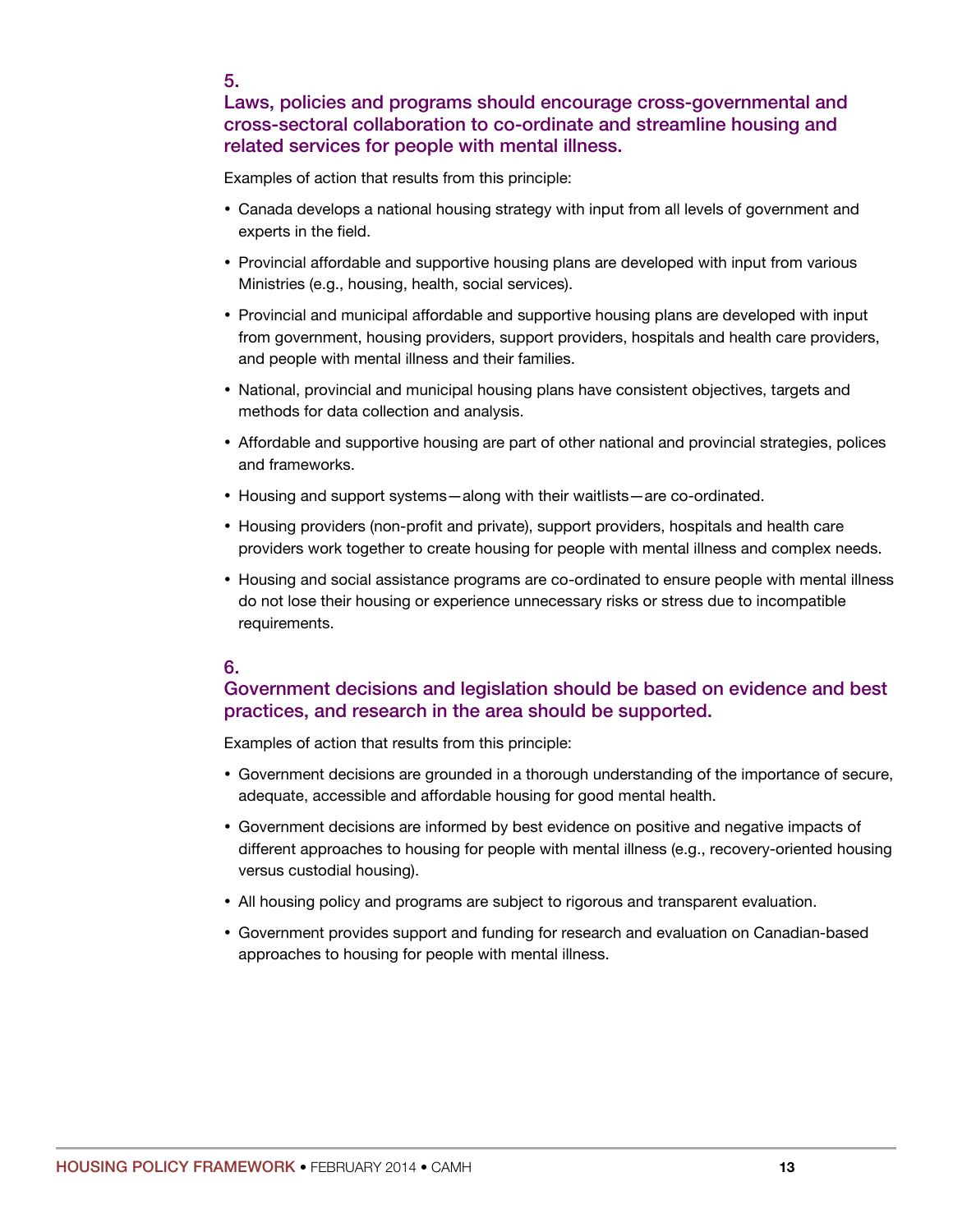# **Conclusion**

Secure, adequate, accessible and affordable housing is necessary for good mental health. People with mental illness have a right to housing and supports that promote health and recovery. A social justice approach that focuses on improving access to, and maintenance of, housing that meets peoples' needs can help ensure that there are a range of well maintained housing and support options; a flexible housing system that adapts to people's changing needs; and policies and programs that are collaborative, co-ordinated and accountable. All levels of government need to co-operate to meet the housing needs of Canada's citizens.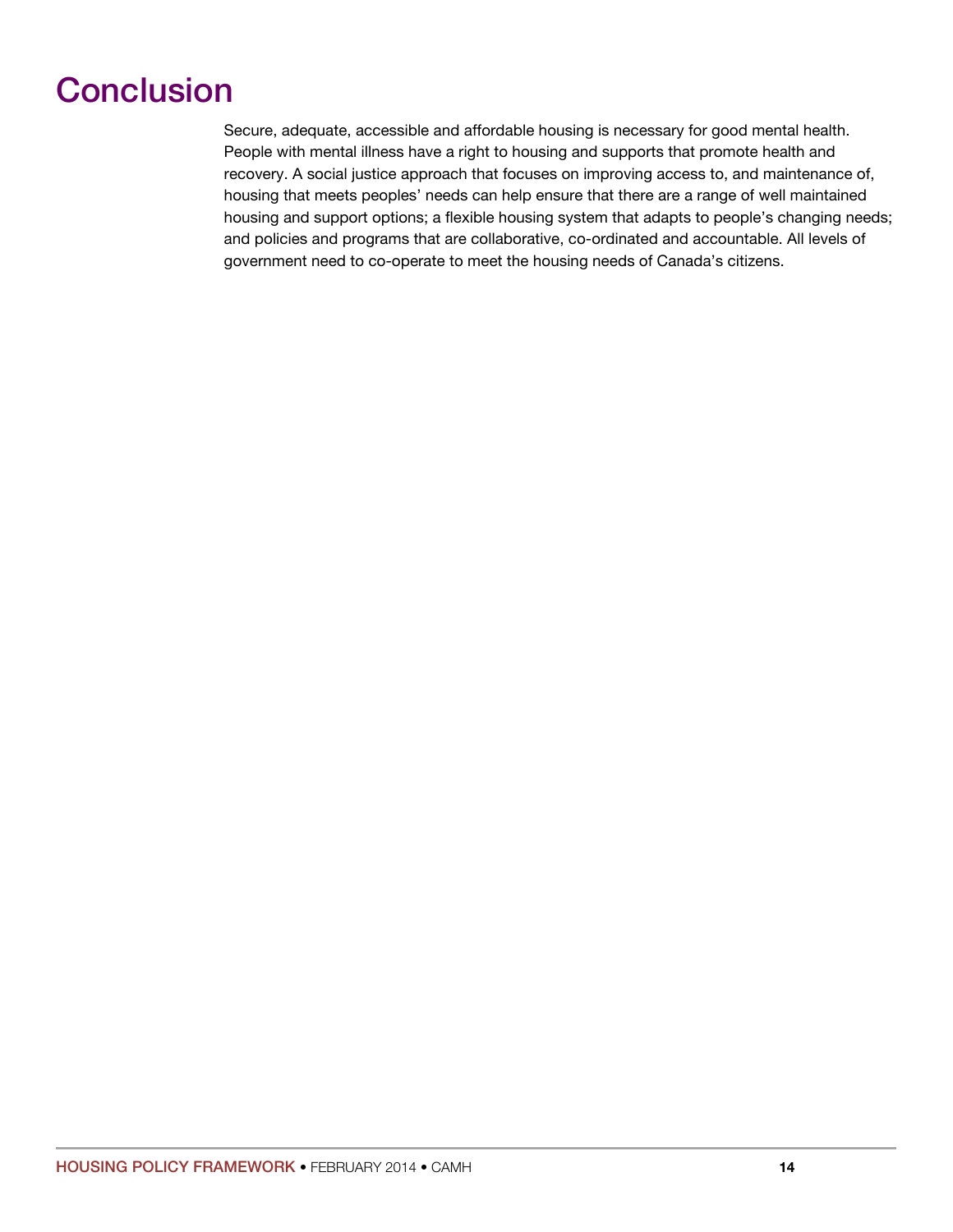# References

Addictions and Mental Health Ontario (AMHO). (2013). *Addiction Supportive Housing Implementation Review: Report on Client Focus Groups.* Retrieved from http://ontario.cmha.ca/files/2014/01/Client-Focus-Group-Report-FINAL.pdf

Butterill, D., Lin, E., Durbin, J., Lunsky, Y., Urbanoski, K. & Soberman, H. (2009). *From Hospital to Home: The Transitioning of Alternate Level of Care and Long-Stay Mental Health Clients.* Prepared for the Ministry of Health and Long-term Care. Toronto: Centre for Addiction and Mental Health. Retrieved from www.omhf.on.ca/\_files/file.php?fileid=fileZxrqSZFHTJ&filename=file\_ALC\_Report\_FINAL4.pdf

Canadian Medical Association (CMA). (2013). *Health Care in Canada: What Makes Us Sick?* Canadian Medical Association Town Hall Report. Retrieved from www.cma.ca

Centre for Addiction and Mental Health (CAMH). (2002). *Housing Discussion Paper.* Retrieved from www.camh.ca

Centre for Addiction and Mental Health (CAMH). (2012a). *From This Point Forward: Ending Custodial*  Housing for People with Mental Illness in Canada. Retrieved from http://eenet.ca

Centre for Addiction and Mental Health (CAMH). (2012b). *Road to Recovery: Client Experiences in Supportive Housing.* Retrieved from www.camh.ca

Coordinated Access to Supportive Housing (CASH). (2013). *Access and Barriers to Supportive Housing: Overview and Recommendations.* Unpublished report.

Gaetz, S., Donaldson, J., Richter, T. & Gulliver, T. (2013). *The State of Homeless in Canada 2013.*  Toronto: Canadian Homelessness Research Network. Retrieved from www.dianova.ca/pub/2013\_etat\_de\_l\_itinerance\_au\_canada\_execsummary\_EN.pdf

Hopkins, M. (2012). *Tenant and applicant focus groups regarding waitlist management. Strategy for CASH.*

Housing Study Group. (2013). *Ending the Wait: An Action Agenda to Address the Housing Crisis Confronting Ontario Adults with Developmental Disabilities.* Retrieved from www.autismontario.com/Client/ASO/AO.nsf/object/endingthewait/\$file/Ending+the+Wait+final+sep6.pdf

Kidd, S.A., Gursharan, V., Krupa, T., Burnham, D., Hemingway, D., Margolin, I. & Zabkiewicz, D. (2013). The role of gender in housing for individuals with severe mental illness: A qualitative study of the Canadian service context, *BMJ Open, 3* (6). DOI: 10.1136/bmjopen-2013-002914

Mental Health Commission of Canada (MHCC). (2011). *At Home / Chez Soi Early Findings Report.*  Retrieved from www.mentalhealthcommission.ca

Mental Health Commission of Canada (MHCC). (2012a). *Changing Directions, Changing Lives: The Mental Health Strategy for Canada*. Calgary, AB: Author. Retrieved from http://strategy.mentalhealthcommission.ca/pdf/strategy-images-en.pdf

Mental Health Commission of Canada (MHCC). (2012b). *At Home Interim Report.* Retrieved from www.mentalhealthcommission.ca/English/document/5032/home-interim-report

Mental Health Commission of Canada (MHCC). (2012c). *Beyond Housing. At Home: Early Findings Report, 3.* Retrieved from www.homelesshub.ca/resource/beyond-housing-homechez-soi-early-findings-reports

Mental Health Commission of Canada (MHCC) & Centre for Addiction and Mental Health (CAMH). (2012). *Turning the Key: Assessing Housing and Related Supports for Persons Living with Mental Health Problems and Illnesses.* Retrieved from www.mentalhealthcommission.ca/English/node/562